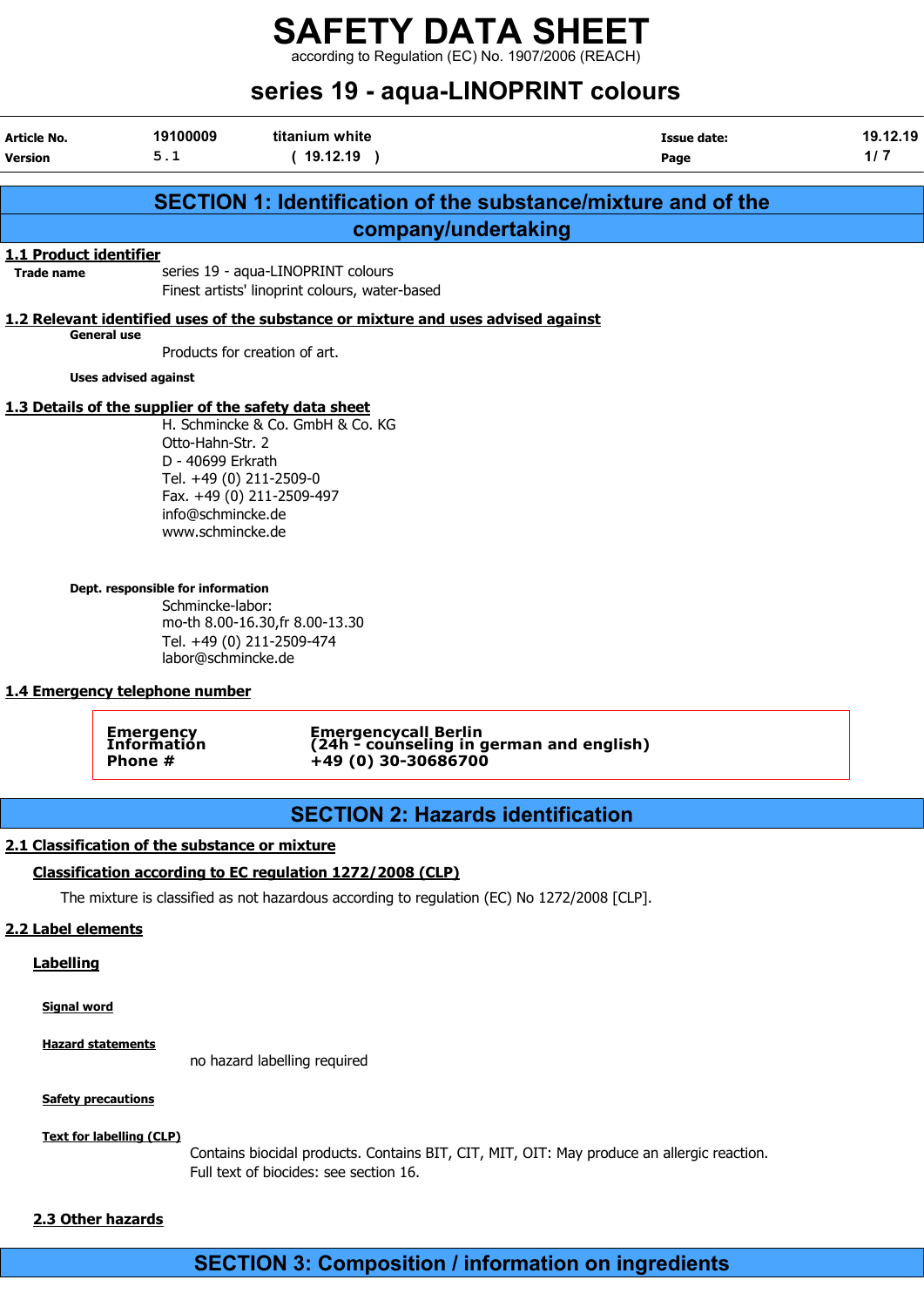rding to Regulation (EC) No. 1907/2006 (REACH)

## series 19 - aqua-LINOPRINT colours

| <b>Article No.</b> | 19100009 | titanium white | <b>Issue date:</b> | 19.12.19 |
|--------------------|----------|----------------|--------------------|----------|
| <b>Version</b>     | <u>.</u> | 19.12.19       | Page               |          |

#### 3.1 Substances

Chemical characterisation pigment gum arabic Water CAS-Number EINECS / ELINCS / NLP EU index number REACH registration No. Hazchem-Code CI-Number

#### 3.2 Mixtures

#### Additional information

further information: see appendix

#### SECTION 4: First aid measures

#### 4.1 Description of first aid measures

#### General information

Handle in accordance with good industrial hygiene and safety practice. When using do not eat, drink, smoke, sniff.

#### In case of inhalation

No special measures are required. Seek medical treatment in case of troubles.

#### In case of skin contact

Thoroughly wash skin with soap and water. Seek medical attention if irritation persists.

#### After eye contact

In case of contact with eyes, rinse immediately with plenty of flowing water for 10 to 15 minutes holding eyelids apart. Seek medical attention if irritation persists.

#### After swallowing

Rinse mouth immediately and drink plenty of water. Get medical advice/attention if you feel unwell.

#### 4.2 Most important symptoms and effects, both acute and delayed

#### 4.3 Indication of any immediate medical attention and special treatment needed

### SECTION 5: Firefighting measures

#### 5.1 Extinguishing media

#### Suitable extinguishing media

Product is non-combustible. Extinguishing materials should therefore be selected according to surroundings.

#### Extinguishing media which must not be used for safety reasons

Full water jet

#### 5.2 Special hazards arising from the substance or mixture

In case of fire may be liberated: Carbon monoxide and carbon dioxide

#### 5.3 Advice for firefighters

#### Special protective equipment for firefighters

Additional information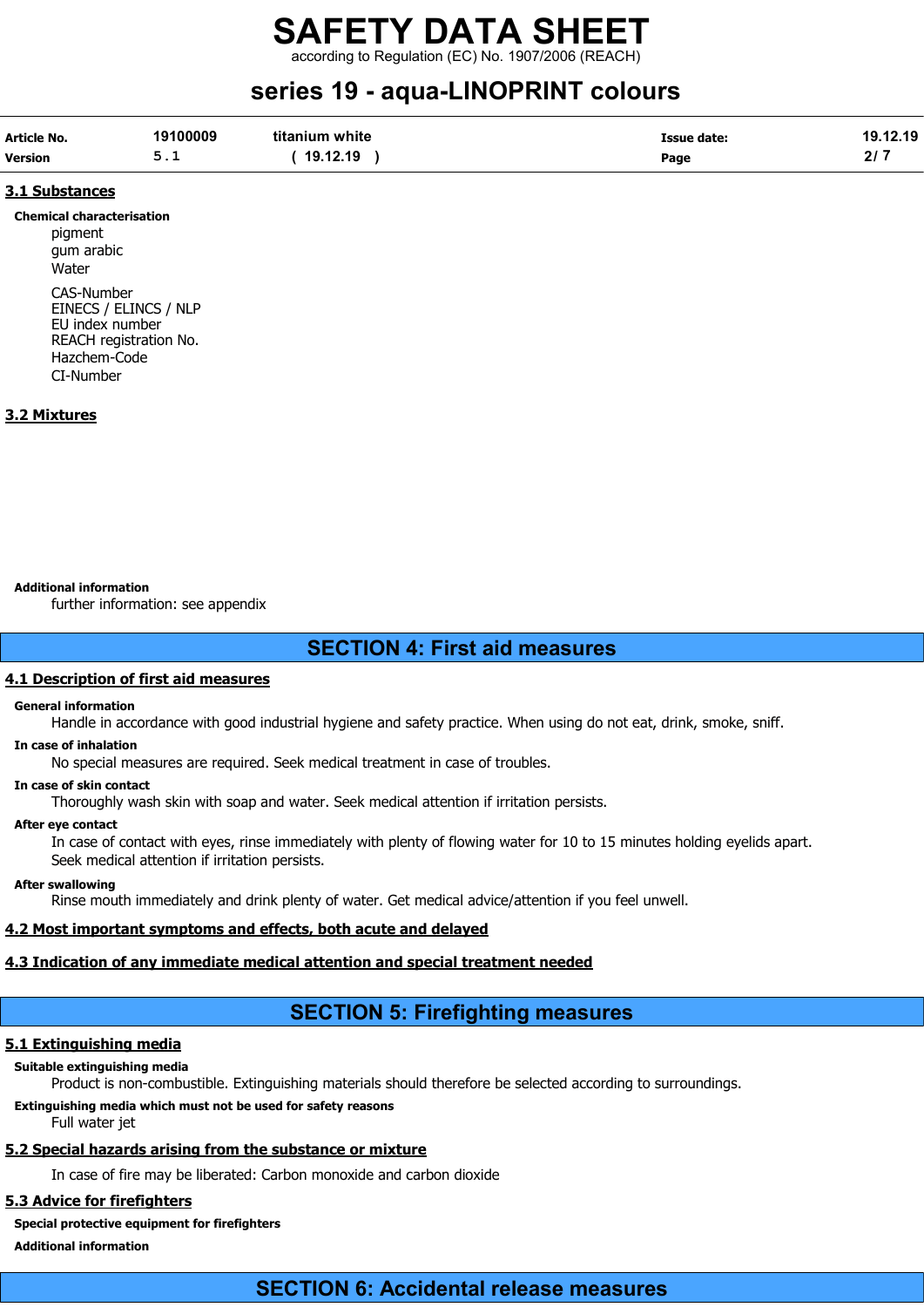ding to Regulation (EC) No. 1907/2006 (REACH)

## series 19 - aqua-LINOPRINT colours

| Article No.    | 19100009 | titanium white | <b>Issue date:</b> | 19.12.19 |
|----------------|----------|----------------|--------------------|----------|
| <b>Version</b> | <u>.</u> | 19.12.19       | Page               | 3/7      |

#### 6.1 Personal precautions, protective equipment and emergency procedures

Avoid contact with skin, eyes, and clothing.

#### 6.2 environmental precautions

Discharge into the environment must be avoided.

6.3 Methods and material for containment and cleaning up

Methods for cleaning up

Take up mechanically. Wash spill area with plenty of water.

Additional information

#### 6.4 Reference to other sections

Dispose of waste according to applicable legislation. refer to section 13

#### SECTION 7: Handling and storage

#### 7.1 Precautions for safe handling

#### Advices on safe handling

Handle in accordance with good industrial hygiene and safety practice.

Precautions against fire and explosion

#### 7.2 Conditions for safe storage, including any incompatibilities

Requirements for storerooms and containers

Keep container tightly closed.

#### Hints on joint storage

#### Storage class Further details

storage temperature: 5 - 40 °C, Protect from moisture contamination.

#### 7.3 Specific end use(s)

No special measures necessary if stored and handled as prescribed.

#### SECTION 8: Exposure controls/personal protection

#### 8.1 Control parameters

#### 8.2 Exposure controls

#### Occupational exposure controls

#### Respiratory protection

With correct and proper use, and under normal conditions, breathing protection is not required.

#### Hand protection

Protect skin by using skin protective cream.

Eye protection

No special measures are required.

#### Body protection

No special handling advices are necessary.

#### General protection and hygiene measures

Handle in accordance with good industrial hygiene and safety practice.

#### SECTION 9: Physical and chemical properties

#### 9.1 information on basic physical and chemical properties

| <b>Form</b>  | liauid           |
|--------------|------------------|
| Colour       | pigmented        |
| <b>Odour</b> | almost odourless |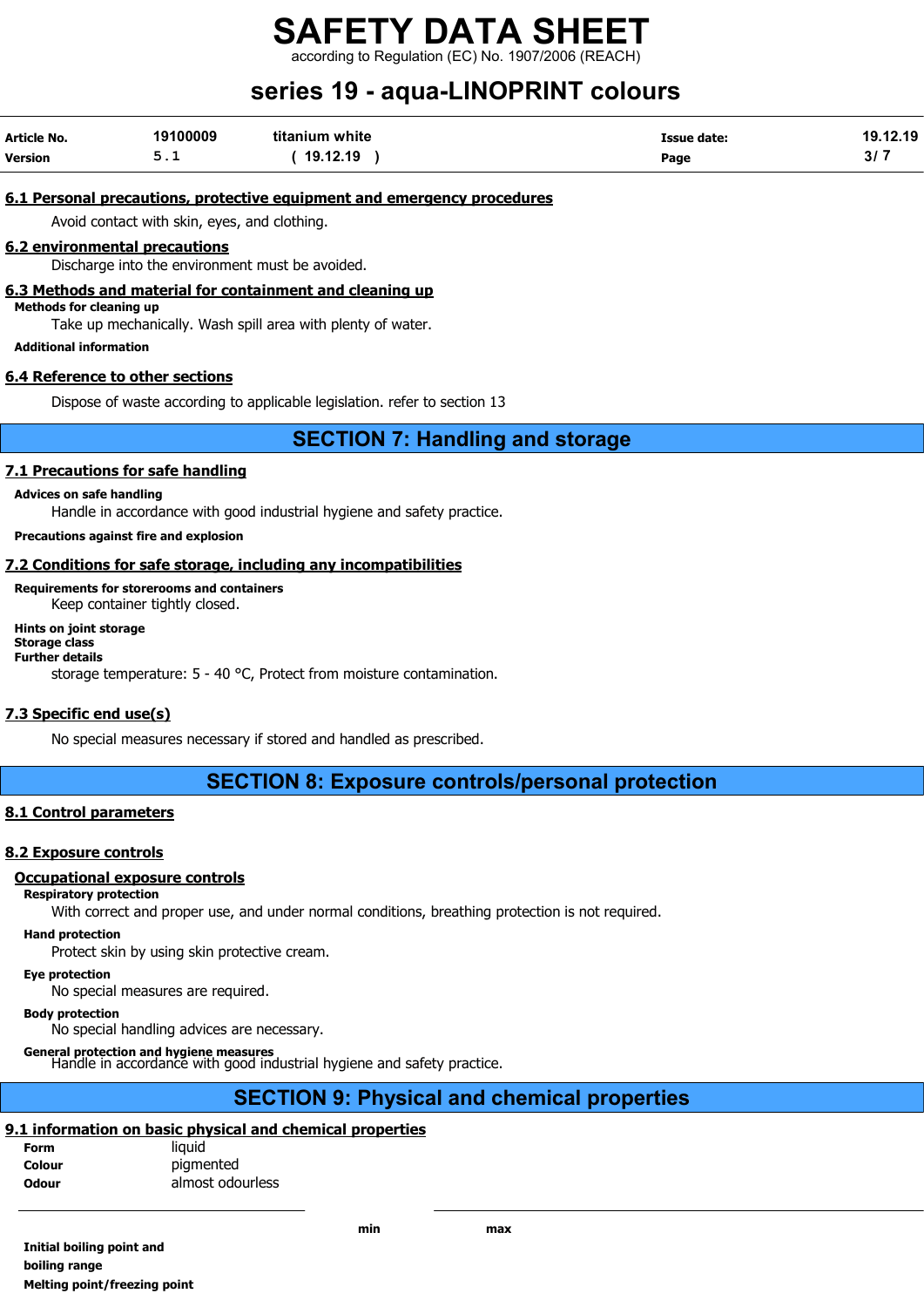according to Regulation (EC) No. 1907/2006 (REACH)

## series 19 - aqua-LINOPRINT colours

| Article No.<br><b>Version</b>                                                                                                                                                                                                            | 19100009<br>5.1                        | titanium white<br>(19.12.19) |                       |       | <b>Issue date:</b><br>Page | 19.12.19<br>4/7 |
|------------------------------------------------------------------------------------------------------------------------------------------------------------------------------------------------------------------------------------------|----------------------------------------|------------------------------|-----------------------|-------|----------------------------|-----------------|
| Flash point/flash point range<br><b>Flammability</b><br><b>Ignition temperature</b><br><b>Auto-ignition temperature</b><br><b>Explosion limits</b><br><b>Refraction index</b><br><b>PH</b> value<br><b>Viscosity</b><br><b>Viscosity</b> |                                        | 6,5                          | 7,5                   | 20 °C |                            |                 |
| Vapour pressure<br><b>Density</b>                                                                                                                                                                                                        | Partition coefficient: n-octanol/water |                              | $1,35 - 1,75$<br>g/ml |       |                            |                 |

Danger of explosion

#### 9.2 Other information

#### SECTION 10: Stability and reactivity

#### 10.1 Reactivity

.

.

No known hazardous reactions.

#### 10.2 Chemical stability

Product is stable under normal storage conditions.

#### 10.3 Possibility of hazardous reactions

10.4 Conditions to avoid

frost and heat

#### 10.5 Incompatible materials

#### 10.6 Hazardous decomposition products

### SECTION 11: Toxicological information

#### 11.1 Information on toxicological effects

Acute toxicity In case of inhalation No data available After swallowing No data available In case of skin contact No data available After eye contact No data available

#### Practical experience

#### General remarks

Acute toxicity, irritation of the skin and mucous mebrane, and mutagenic potential of the preparation were assessed by the manufacturer on the basis of the data available on the main components.

#### SECTION 12: Ecological information

#### 12.1 Toxicity

Aquatic toxicity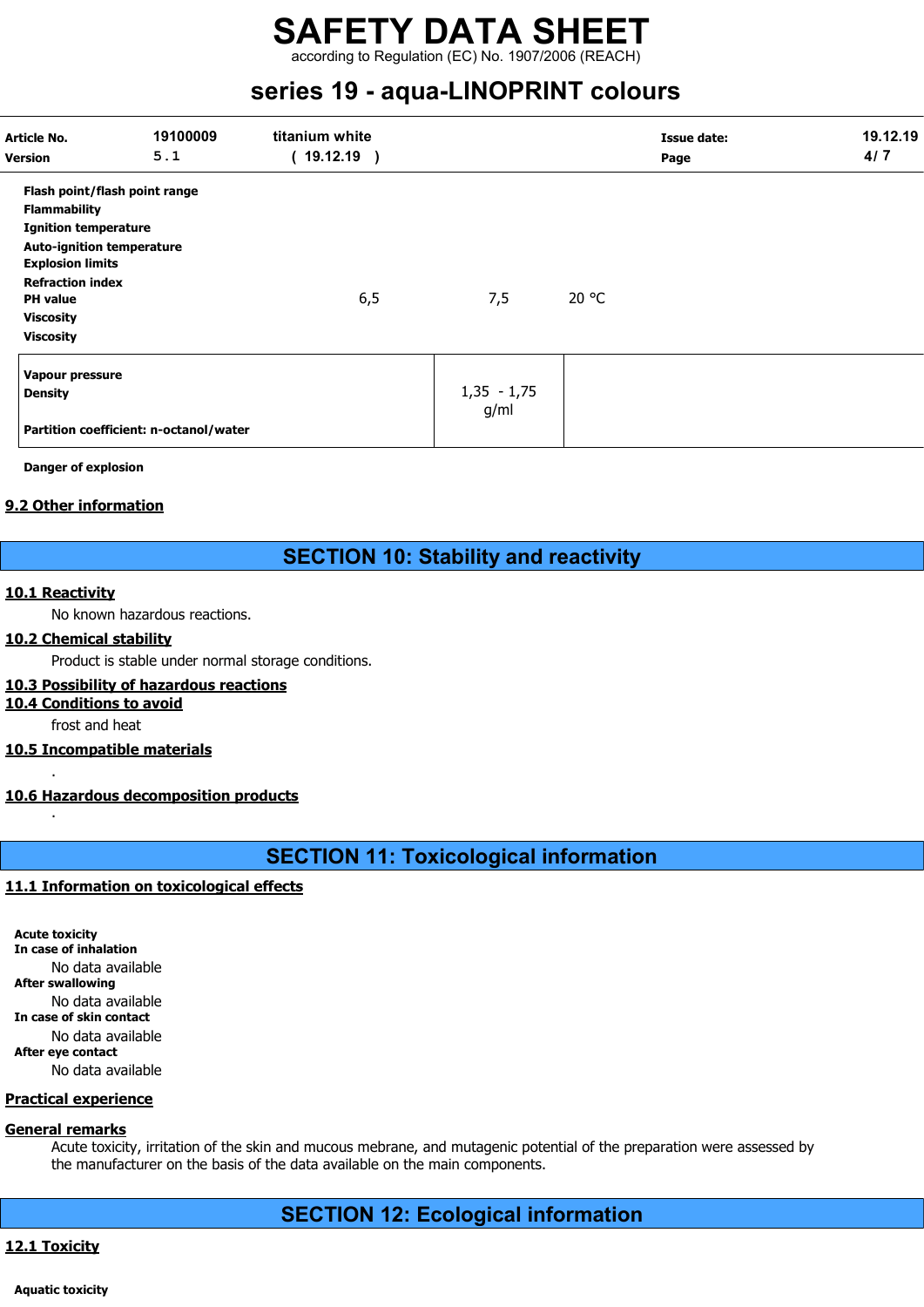according to Regulation (EC) No. 1907/2006 (REACH)

## series 19 - aqua-LINOPRINT colours

| <b>Article No.</b> | 19100009   | titanium white | Issue date: | 19.12.19 |
|--------------------|------------|----------------|-------------|----------|
| <b>Version</b>     | <u>J.L</u> | 19.12.19       | Page        | ວ⊭       |

Water Hazard Class 1 WGK catalog number General information

#### 12.2 Persistence and degradability

Further details Product is partially biodegradable. Oxygen demand

#### 12.3 Bioaccumulative potential

Bioconcentration factor (BCF) Partition coefficient: n-octanol/water

#### 12.4 Mobility in soil

No data available

#### 12.5 Results of PBT and vPvB assessment

No data available

#### 12.6 Other adverse effects

General information

#### SECTION 13: Disposal considerations

#### 13.1 Waste treatment methods

#### **Product**

Waste key number

08 01 12 waste paint and varnish other than those mentioned in 08 01 11 Recommendation

#### Contaminated packaging

Waste key number Recommendation

Non-contaminated packages may be recycled. Handle contaminated packages in the same way as the substance itself.

#### Additional information

SECTION 14: Transport information

#### 14.1 UN number

#### 14.2 UN proper shipping name

ADR, ADN No dangerous good in sense of these transport regulations. IMDG, IATA

#### 14.3 Transport hazard class(es)

ADR, ADN IMDG IATA

#### 14.4 Packing group

#### 14.5 Environmental hazards

Marine Pollutant - IMDG

#### 14.6 Special precautions for user

#### Land transport (ADR/RID)

Code Kemmler-number Hazard label ADR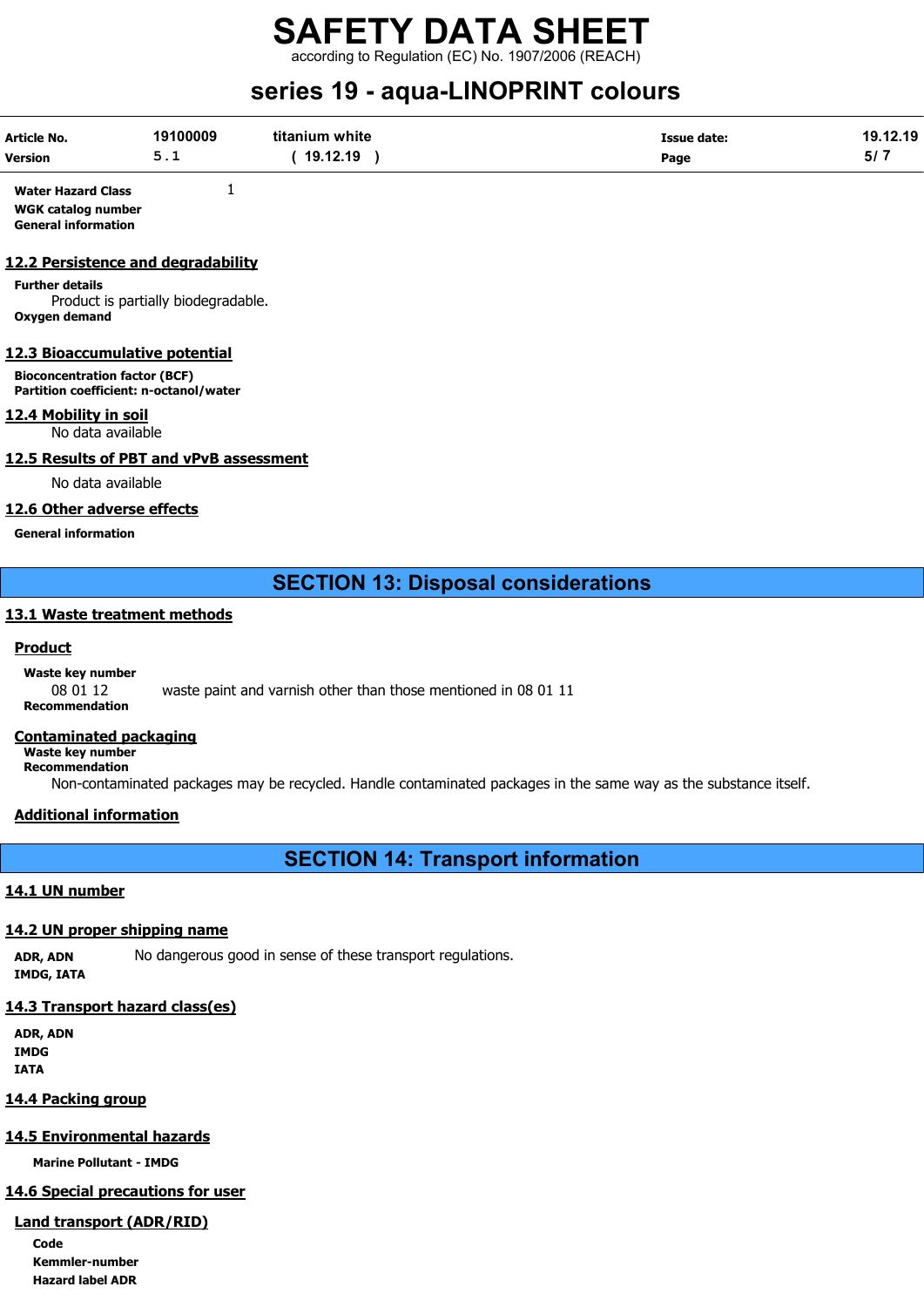### SAFETY DATA SHEET according to Regulation (EC) No. 1907/2006 (REACH)

## series 19 - aqua-LINOPRINT colours

| <b>Article No.</b> | 19100009      | titanium white | <b>Issue date:</b> | 19.12.19 |
|--------------------|---------------|----------------|--------------------|----------|
| <b>Version</b>     | <u>- - - </u> | 19.12.19       | Page               | י וס     |

Limited quantities

Contaminated packaging: Instructions Contaminated packaging: Special provisions Special provisions for packing together Portable tanks: Instructions Portable tanks: Special provisions Tank coding Tunnel restriction Remarks EQ Special provisions

#### Sea transport (IMDG)

EmS Special provisions Limited quantities Contaminated packaging: Instructions Contaminated packaging: Special provisions IBC: Instructions IBC: Provisions Tank instructions IMO Tank instructions UN Tank instructions Special provisions Stowage and segregation Properties and observations Remarks EQ

#### Air transport (IATA-DGR)

Hazard Passenger Passenger LQ **Cargo** ERG Remarks EQ Special Provisioning

#### 14.7 Transport in bulk according to Annex II of MARPOL 73/78 and the IBC Code

No data available

#### SECTION 15: Regulatory information

#### 15.1 Safety, health and environmental regulations/legislation specific for the substance or mixture

#### National regulations

#### **Europe**

Contents of VOC  $[\%]$  0 % Contents of VOC  $[a/L]$ Further regulations, limitations and legal requirements

#### **Germany**

Storage class Water Hazard Class 1

WGK catalog number

Incident regulation Information on working limitations Further regulations, limitations and legal requirements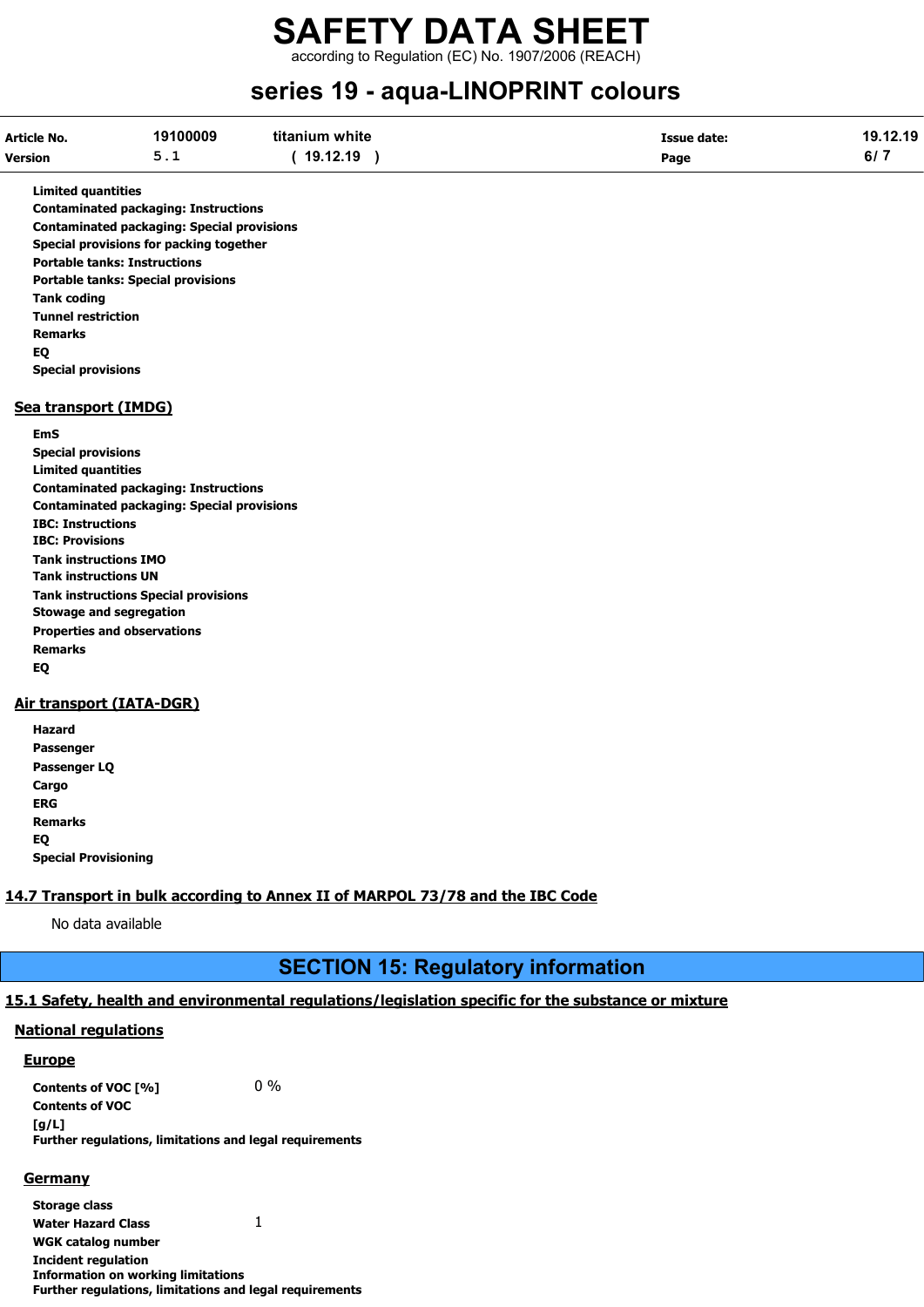according to Regulation (EC) No. 1907/2006 (REACH)

## series 19 - aqua-LINOPRINT colours

| Article No.    | 19100009 | titanium white | Issue date: | 19.12.19 |
|----------------|----------|----------------|-------------|----------|
| <b>Version</b> | <u>.</u> | 19.12.19       | Page        |          |

#### **Denmark**

Further regulations, limitations and legal requirements

#### Hungary

Further regulations, limitations and legal requirements

#### Great Britain

Further regulations, limitations and legal requirements

#### Switzerland

Contents of VOC [%] Further regulations, limitations and legal requirements

#### USA

Further regulations, limitations and legal requirements Federal Regulations State Regulations

#### **Japan**

Further regulations, limitations and legal requirements

#### **Canada**

Further regulations, limitations and legal requirements

#### 15.2 Chemical Safety Assessment

#### SECTION 16: Other information

#### Further information

Hazard statements (CLP)

Further information This information is abased on our current state of knowledge and describes the security standards applicable to our product for the purpose provided. The information provided here does not constitute a legally binding warranty of specific characteristics or of suitability for a specific application use of the product is thus to be adapted to the user's special conditions and checked by preliminary tests. We are thus unable to guarantee product characteristics or accept an liability for damage arising in connection with the use of our products.

#### Literature

For abbreviations and acronyms, see: ECHA Guidance on information requirements and chemical safety assessment, chapter R.20 (Table of terms and abbreviations).

#### Reason of change

- Additional information BIT 1,2-benzisothiazol-3(2H)-one
	- CIT 5-chloro-2-methyl-4-isothiazolin-3-one
	- MIT 2-methyl-2H-isothiazol-3-one
	- OIT 2-octyl-2H-isothiazol-3-one